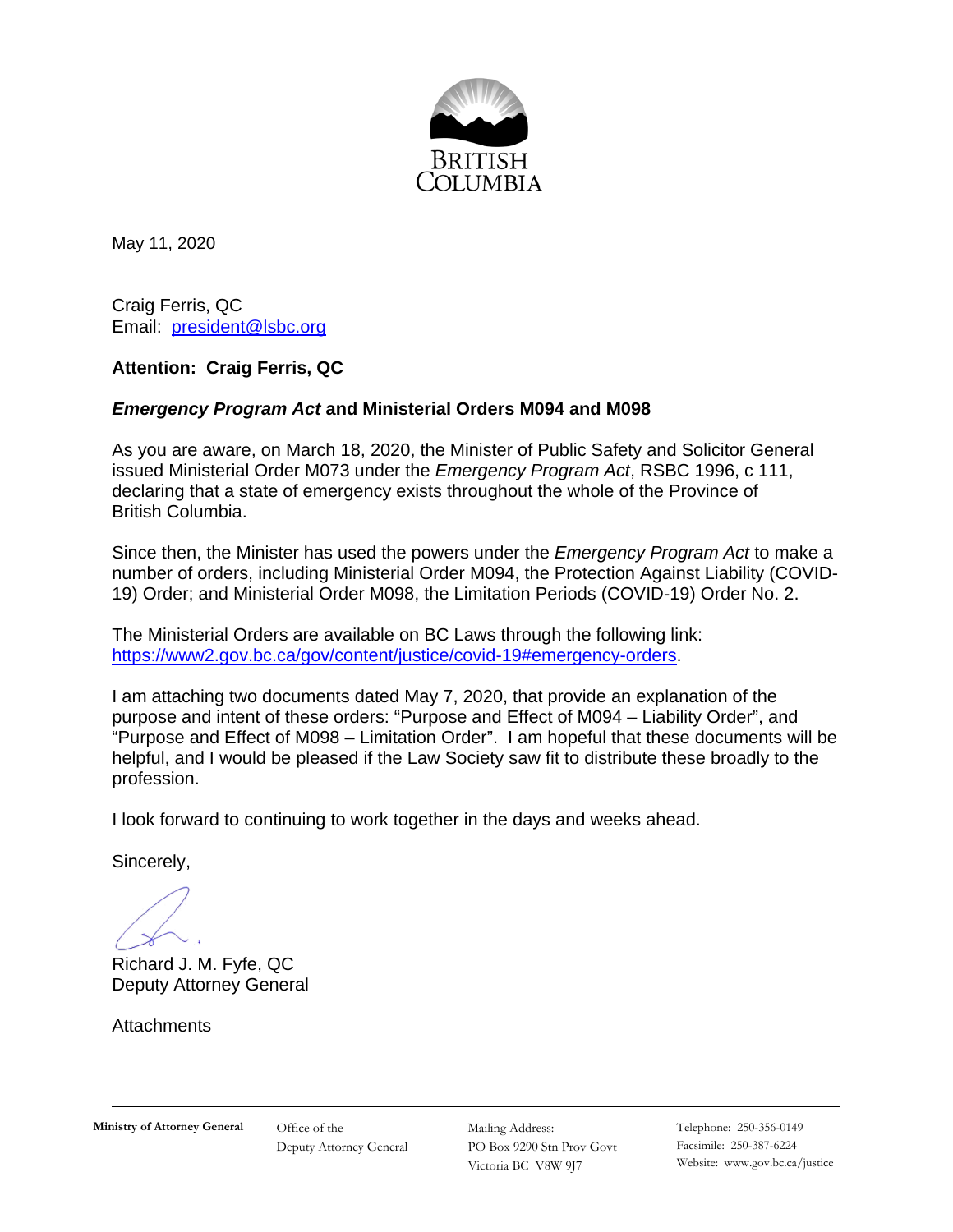# **Purpose and Effect of M094 – Liability Order May 7, 2020**

### **Purpose**

On April 2, 2020 the Minister of Public Safety and Solicitor General made an order under s. 10 of the *Emergency Program Act*, R.S.B.C. 1996, c. 111, entitled "Protection Against Liability (COVID-19) Order" (MO 94/2020). The purpose of M094 is to ensure that those who are providing essential services, as long as they do it in accordance with directions of the Provincial Health Officer and other relevant authorities, will not be held liable for exposure to COVID-19 caused by their operations.

#### **Who is Covered?**

The list of essential services that is included as a schedule to M094 was originally created as a guidance for the public and not as a legislative instrument. The order is intended to cover all persons, businesses, volunteers, non-profits, etc. providing the essential services listed. The key feature is the type of service being provided, not the nature of the person or organization providing it or the economic relationship between service provider and client/patient/recipient.

#### **Duration of Effect**

The order will remain in effect for as long as the state of emergency remains in place, and any immunity created by the order will attach to actions taken during the state of emergency. The immunity will then last until such time as either the limitation period expires or there is a determination of liability. In other words, just because the order will expire with the end of the state of emergency does not mean that the immunity will expire at that time.

### **Types of Damages**

The order is intended to protect against claims for all types of damages including damages for personal injury or death as well as economic losses, caused by exposure to the pathogen SARS-CoV2. Exposure is defined as including risk of exposure. The order does not protect against liability for other causes of loss such as negligent driving or slip and falls.

### **Guidance**

Service providers will be required to comply with all guidance given by the Provincial Health Officer (link here: [https://www2.gov.bc.ca/gov/content/health/about-bc-s-health-care](https://www2.gov.bc.ca/gov/content/health/about-bc-s-health-care-system/office-of-the-provincial-health-officer/current-health-topics/covid-19-novel-coronavirus)[system/office-of-the-provincial-health-officer/current-health-topics/covid-19-novel-coronavirus\)](https://www2.gov.bc.ca/gov/content/health/about-bc-s-health-care-system/office-of-the-provincial-health-officer/current-health-topics/covid-19-novel-coronavirus) as well as applicable regulatory bodies such as professional colleges, WorkSafe BC and others.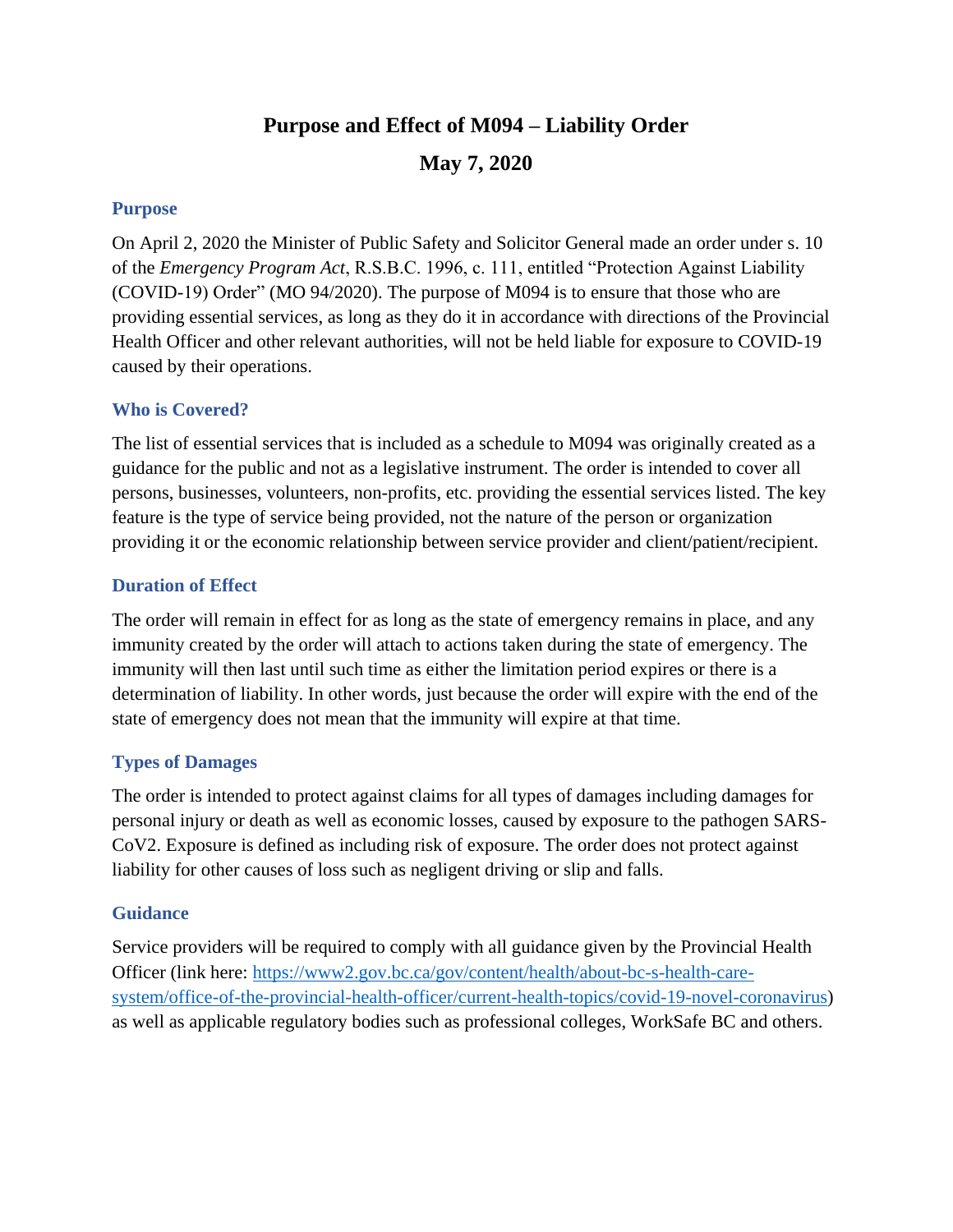Service providers will not be immunized by the order if their actions were grossly negligent. This provision is intended to cover circumstances that are not anticipated by PHO or regulatory guidance made before the circumstances arise.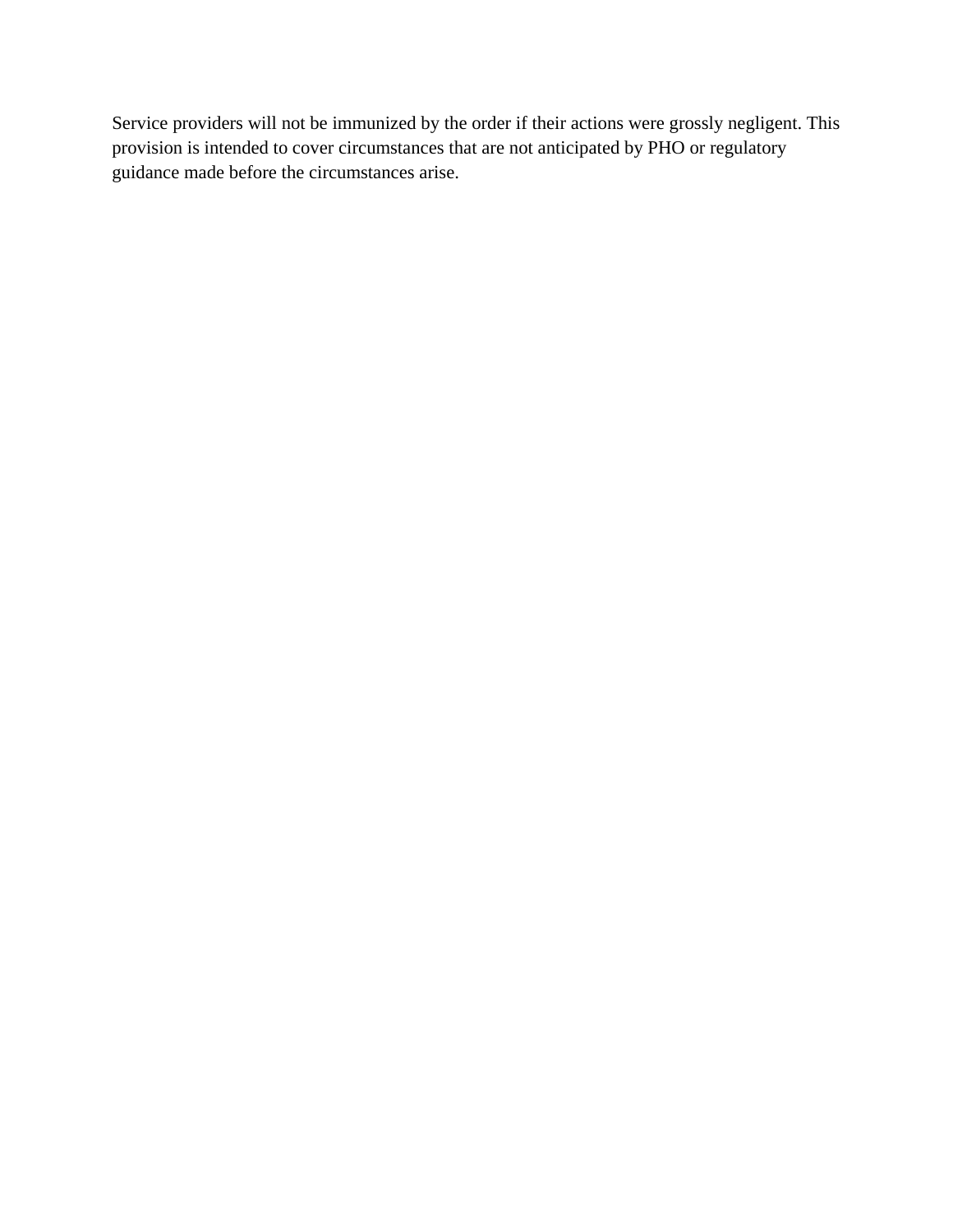# **Purpose and Effect of M098 – Limitation Order**

# **May 7, 2020**

### **Purpose**

The purposes of Ministerial Order M098, the Limitation Periods (COVID-19) Order No. 2 ("Limitations Order #2") are to

- (a) protect public health by suspending or enabling the suspension of time periods in legal and administrative proceedings, as it may not be possible for a person involved to take steps required by legislation;
- (b) avoid the problems that a delay of proceedings may cause to a person seeking to enforce their legal rights as a result of the COVID-19 pandemic and necessary public health measures taken in response to it during the provincial state of emergency; and
- (c) address unintended consequences to the construction industry as a result of the suspension of time periods to commence a court proceeding.

# **History**

On March 18, 2020, in response to the global COVID-19 pandemic, the Minister of Public Safety and Solicitor General ("Minister") issued Ministerial Order M073 under the *Emergency Program Act*, RSBC 1996, c 111, declaring that a state of emergency exists throughout the whole of the Province of British Columbia. A public health emergency was declared under the *Public Health Act*, SBC 2008, c 28 on March 17, 2020.

On March 26, 2020, the Minister issued Ministerial Order M086, the Limitation Periods (COVID-19) Order ("Limitations Order #1"), regarding mandatory limitation periods and mandatory time periods.

On April 8, 2020, the Minister issued Ministerial Order M098, the Limitations Order #2, effective on April 15, 2020, which repealed and replaced the Limitations Order #1.

# **Effect of the Limitations Order #2 on Court Proceedings**

Subsection 2(1) of the Limitations Order #2 suspends every mandatory limitation period and mandatory time period established in a British Columbia enactment or law, within which a civil or family action, proceeding, claim or appeal must be commenced in the Provincial Court, Supreme Court, or Court of Appeal.

Subsection 2(2) of the Limitations Order #2 excludes the *Builders Lien Act*, SBC 1997, c 45, and Division 5 of Part 5 of the *Strata Property Act*, SBC 1998, c 43, from the operation of subsection  $2(1)$ .

The effect of subsection 2(2) is that all mandatory limitation periods and mandatory time periods suspended under section 2 of the Limitations Order #1 on March 26, 2020 began to run again on April 15, 2020 for all builders liens actions, proceedings, claims or appeals.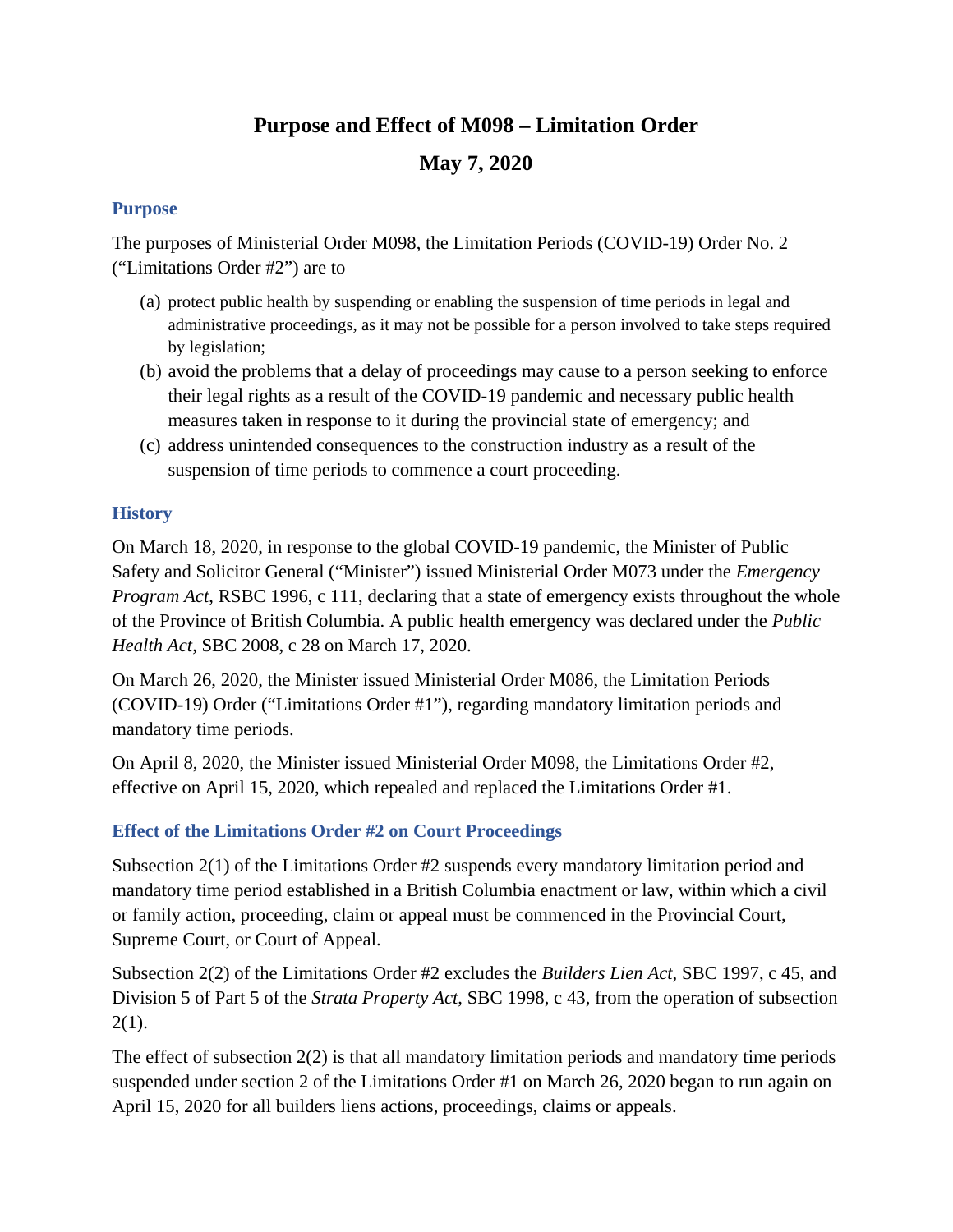For all other mandatory limitation periods and mandatory time periods suspended under section 2 of Limitations Order #1 on March 26, 2020, the mandatory limitation periods and mandatory time periods continued to be suspended on April 15, 2020, the effective date the Limitations Order #2, and remain suspended until the provincial state of emergency expires or is cancelled.

### **Effect of Limitations Order #2 on Statutory Decisions**

Effective April 15, 2020, section 3 of the Limitations Order #2 continues to provide statutory decision makers with the power to waive, suspend, or extend a mandatory time period related to the exercise of their statutory power of decision. This means there was no change to section 3 of the Limitations Order #1, effective March 26, 2020.

No timeline is waived, suspended or extended under a statute in British Columbia unless a statutory decision maker has exercised its power to do so, either under statute or under section 3 of the Limitations Order #2.

# **1. What is not covered by Limitations Order #2?**

Limitations Order #2 is not intended to cover:

- mandatory limitation periods and mandatory time periods under the *Builders Lien Act* and Division 5 of Part 5 of the *Strata Property Act* to commence a proceeding in court;
- time limits to lay an information or prosecute an offence; or
- time limits to serve a ticket for a provincial offence or bylaw offence.

There may be other examples that are not captured here.

# **2. When does Limitations Order #2 apply?**

Limitations Order #2 applies from April 15, 2020 (the effective date) until the date on which the provincial state of emergency (including any extensions) expires or is cancelled.

Lawyers, statutory decision makers and the public are encouraged to monitor the date on which the provincial state of emergency or extension is due to expire or is cancelled.

### **3. What happens when the provincial state of emergency expires or is cancelled?**

Court proceedings: mandatory limitation periods and mandatory time periods to commence a civil or family action, proceeding, claim or appeal begin to run again.

Statutory decisions: there is no general rule about what will happen when the state of emergency expires or is cancelled. Reference must be made to the decision (if any) of a statutory decision maker who has exercised their discretion under section 3 of the Limitations Order #1 or Limitations Order #2.